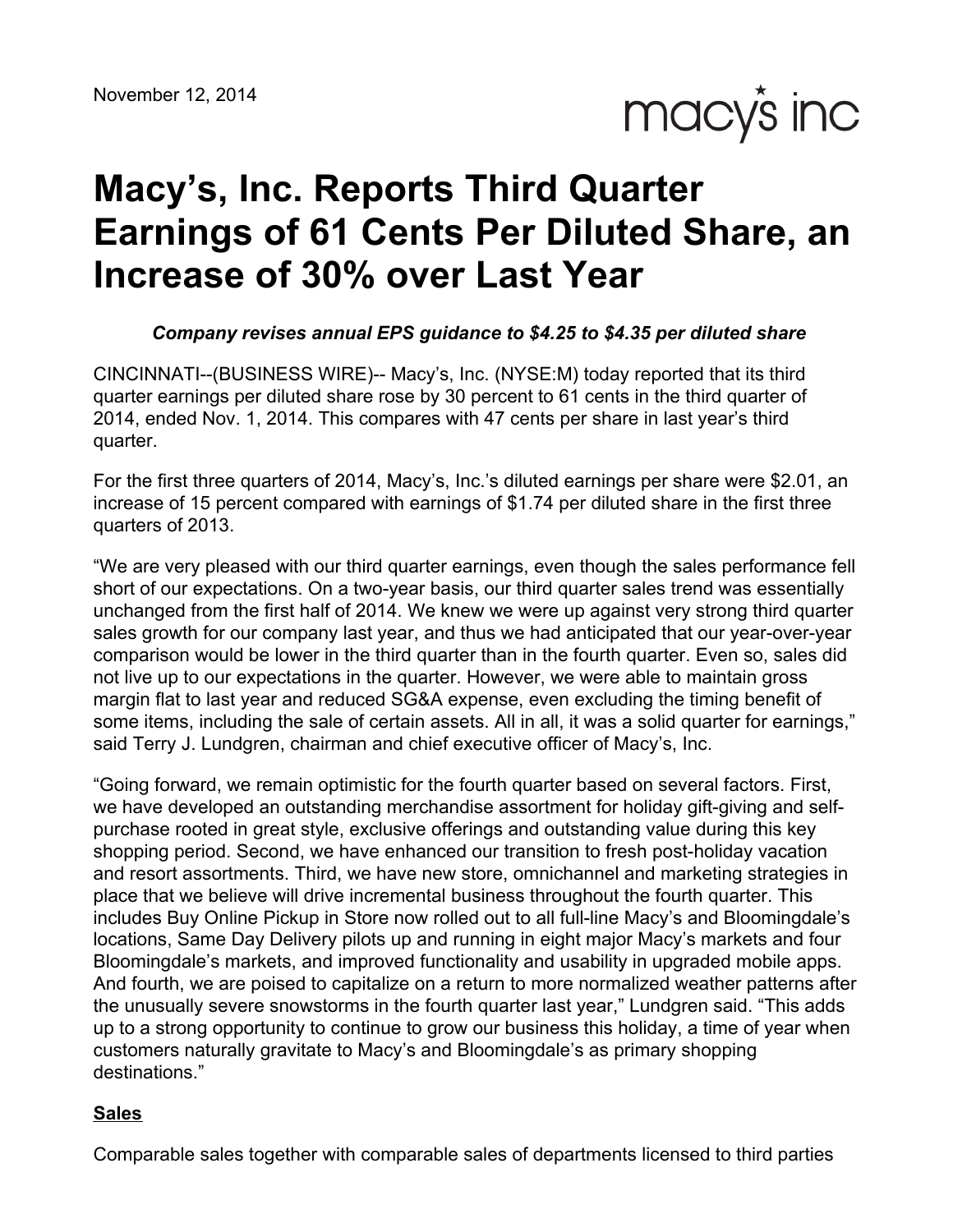were down 0.7 percent in the third quarter of 2014 over 2013. Third quarter comparable sales exclusive of licensed businesses were down 1.4 percent in 2014 compared with 2013. Total sales in the third quarter of 2014 were \$6.195 billion, down 1.3 percent from total sales of \$6.276 billion in the third quarter of 2013.

Comparable sales together with comparable sales of departments licensed to third parties were up 0.8 percent in first three quarters of 2014 over 2013. Year-to-date comparable sales exclusive of licensed businesses were up 0.1 percent in 2014 compared with 2013. For the year to date, Macy's, Inc. total sales were \$18.741 billion, up slightly from total sales of \$18.729 billion in the first three quarters of 2013.

Please see the last page of this news release for important information regarding the calculation of the company's comparable sales and comparable sales together with comparable sales of departments licensed to third parties.

In the third quarter of 2014, the company opened three new Macy's stores in Sarasota, FL, Las Vegas, NV, and The Bronx in New York City, and closed Macy's stores in Bradenton, FL, and York, PA. In Torrance, CA, three Macy's stores were consolidated into two as part of a mall redevelopment. A new Bloomingdale's replacement store opened in the third quarter in Palo Alto, CA.

#### **Operating Income**

Macy's, Inc.'s operating income totaled \$422 million or 6.8 percent of sales for the quarter ended Nov. 1, 2014, compared with operating income of \$360 million or 5.7 percent of sales for the same period last year. For the first three quarters of 2014, Macy's, Inc.'s operating income totaled \$1.436 billion or 7.7 percent of sales, compared with operating income of \$1.329 billion or 7.1 percent of sales for the same period last year.

## **Cash Flow**

Net cash provided by operating activities was \$777 million in the first three quarters of 2014, compared with \$819 million in the first three quarters of 2013. Net cash used by investing activities in the first three quarters of 2014 was \$596 million, compared with \$541 million a year ago. Net cash used by financing activities in the first three quarters of 2014 was \$1.406 billion, compared with net cash used by financing activities in the first three quarters of 2013 of \$943 million.

The company repurchased approximately 9.0 million shares of its common stock for a total of approximately \$534 million in the third quarter of 2014. In the fiscal year to date, the company repurchased approximately 25.3 million shares of its common stock for approximately \$1.48 billion. At Nov. 1, 2014, the company had remaining authorization to repurchase up to approximately \$1.45 billion of its common stock.

#### **Looking Ahead**

The company has revised its 2014 guidance. Earnings per diluted share for the full-year 2014 now are expected in the range of \$4.25 to \$4.35, compared with previous guidance in the range of \$4.40 to \$4.50. Guidance is for full-year 2014 comparable sales together with comparable sales of departments licensed to third parties to increase by 1.2 percent to 1.5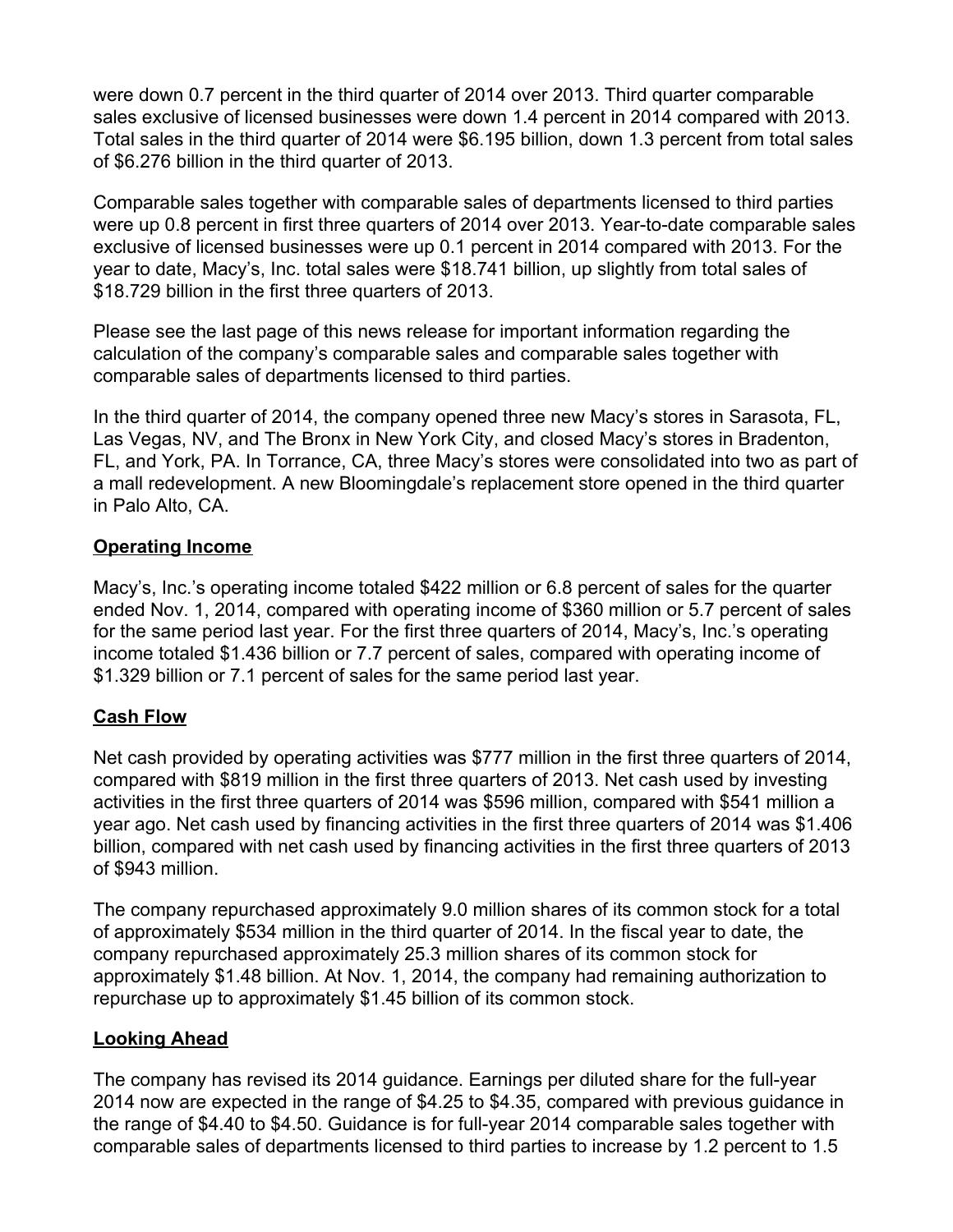percent (0.7 percent to 1 percent on a comparable sales basis exclusive of licensed businesses), compared to previous guidance for growth of 2 percent to 2.5 percent (1.5 percent to 2 percent on a comparable sales basis exclusive of licensed businesses). In the fourth quarter, comparable sales together with comparable sales of departments licensed to third parties are expected to grow by approximately 2 percent to 3 percent (1.8 percent to 2.8 percent on a comparable sales basis exclusive of licensed businesses).

## **Credit Card Program Agreement Renewal**

Macy's, Inc. has entered into a multi-year renewal agreement with Citi Retail Services for operation of the Macy's and Bloomingdale's proprietary and co-branded American Express credit card business. The new agreement, with substantially similar financial terms, will run through March 2025.

## **Investor Conference**

Macy's, Inc. management will present at the Morgan Stanley Global Consumer & Retail Conference at 1:50pm on Wednesday, Nov. 19, 2014, in New York City. Media and investors may access the live webcast of the presentation at [www.macysinc.com/ir](http://www.macysinc.com/ir) at that time. The webcasts will be available for replay.

Macy's, Inc., with corporate offices in Cincinnati and New York, is one of the nation's premier retailers, with fiscal 2013 sales of \$27.931 billion. The company operates about 840 stores in 45 states, the District of Columbia, Guam and Puerto Rico under the names of Macy's and Bloomingdale's, as well as the macys.com and bloomingdales.com websites. The company operates 13 Bloomingdale's Outlet stores. Bloomingdale's in Dubai is operated by Al Tayer Group LLC under a license agreement.

All statements in this press release that are not statements of historical fact are forwardlooking statements within the meaning of the Private Securities Litigation Reform Act of 1995. Such statements are based upon the current beliefs and expectations of Macy's management and are subject to significant risks and uncertainties. Actual results could differ materially from those expressed in or implied by the forward-looking statements contained in this release because of a variety of factors, including conditions to, or changes in the timing of, proposed transactions, prevailing interest rates and non-recurring charges, competitive pressures from specialty stores, general merchandise stores, off-price and discount stores, manufacturers' outlets, the Internet, mail-order catalogs and television shopping and general consumer spending levels, including the impact of the availability and level of consumer debt, the effect of weather and other factors identified in documents filed by the company with the Securities and Exchange Commission. In light of these risks and uncertainties, readers are cautioned not to place undue reliance on forward-looking statements. Except as may be required by applicable law, Macy's disclaims any obligation to update its forwardlooking statements for any reason.

(NOTE: Additional information on Macy's, Inc., including past news releases, is available at [www.macysinc.com/pressroom](http://www.macysinc.com/pressroom). A webcast of Macy's, Inc.'s call with analysts and investors will be held today (Nov. 12) at 10:30 a.m. (ET). Macy's, Inc.'s webcast is accessible to the media and general public via the company's website at [www.macysinc.com](http://www.macysinc.com). Analysts and investors may call in on 1-888-600-4862, passcode 1762797. A replay of the conference call can be accessed on the Web site or by calling 1-888-203-1112 (same passcode) about two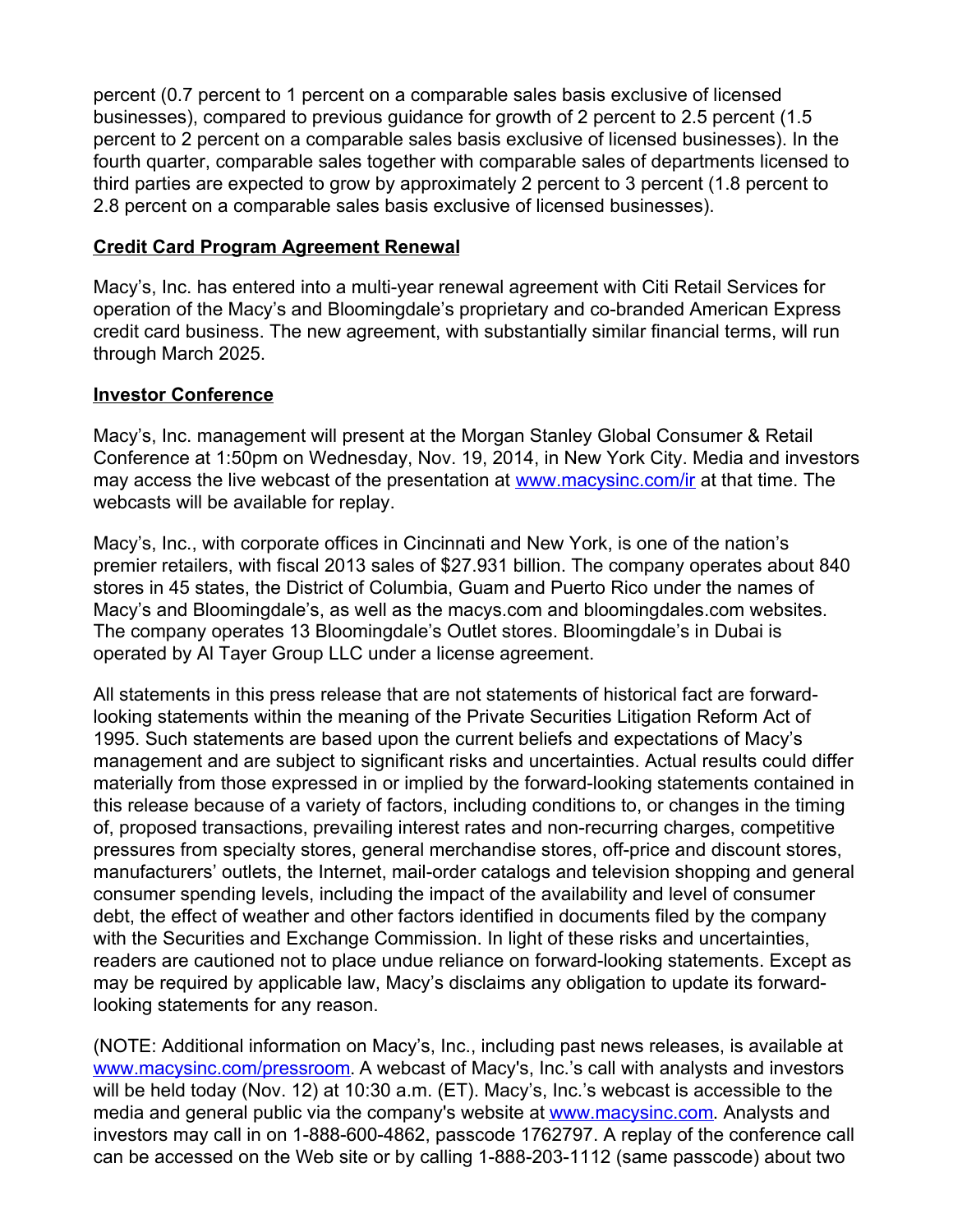hours after the conclusion of the call.)

## **MACY'S, INC.**

## Consolidated Statements of Income (Unaudited) (Note 1)

(All amounts in millions except percentages and per share figures)

|                                                         | 13 Weeks Ended   |           | 13 Weeks Ended |                  |  |
|---------------------------------------------------------|------------------|-----------|----------------|------------------|--|
|                                                         | November 1, 2014 |           |                | November 2, 2013 |  |
|                                                         |                  | $%$ to    |                | $%$ to           |  |
|                                                         | \$               | Net sales | \$             | Net sales        |  |
| Net sales                                               | \$6,195          |           | \$6,276        |                  |  |
| Cost of sales (Note 2)                                  | 3,766            | 60.8%     | 3,817          | 60.8%            |  |
| Gross margin                                            | 2,429            | 39.2%     | 2,459          | 39.2%            |  |
| Selling, general and administrative expenses            | (2,007)          | (32.4%)   | (2,099)        | (33.5%)          |  |
| Operating income                                        | 422              | 6.8%      | 360            | 5.7%             |  |
| Interest expense – net                                  | (96)             |           | (96)           |                  |  |
| Income before income taxes                              | 326              |           | 264            |                  |  |
| Federal, state and local income tax expense (Note<br>3) | (109)            |           | (87)           |                  |  |
| Net income                                              | \$<br>217        |           | 177<br>\$      |                  |  |
| Basic earnings per share                                | \$<br>.62        |           | \$<br>.47      |                  |  |
| Diluted earnings per share                              | \$<br>.61        |           | \$<br>.47      |                  |  |
| Average common shares:                                  |                  |           |                |                  |  |
| <b>Basic</b><br><b>Diluted</b>                          | 351.6<br>357.7   |           | 374.8<br>380.2 |                  |  |
| End of period common shares outstanding                 | 346.0            |           | 368.1          |                  |  |
| Depreciation and amortization expense                   | 263<br>\$        |           | 257<br>\$      |                  |  |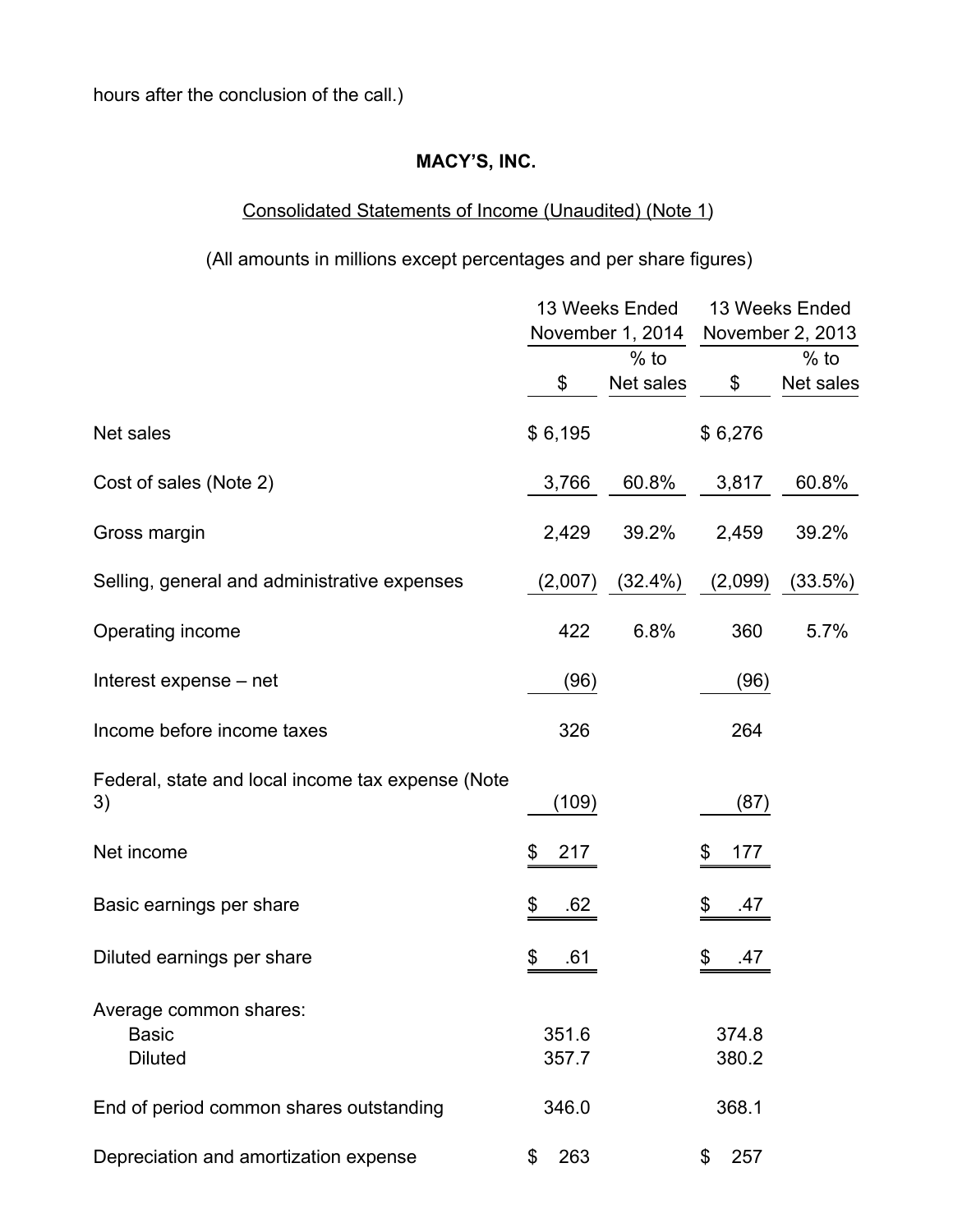### Consolidated Statements of Income (Unaudited)

Notes:

- (1) Because of the seasonal nature of the retail business, the results of operations for the 13 weeks ended November 1, 2014 and November 2, 2013 (which do not include the Christmas season) are not necessarily indicative of such results for the fiscal year.
- (2) Merchandise inventories are valued at the lower of cost or market using the last-in, first-out (LIFO) retail inventory method. Application of the LIFO retail inventory method did not result in the recognition of any LIFO charges or credits affecting cost of sales for the 13 weeks ended November 1, 2014 or November 2, 2013.
- (3) Federal, state and local income taxes differ from the federal income tax statutory rate of 35%, principally because of the effect of state and local taxes, including the settlement of various tax issues and tax examinations.

## **MACY'S, INC.**

## Consolidated Statements of Income (Unaudited) (Note 1)

(All amounts in millions except percentages and per share figures)

|                                              |          | 39 Weeks Ended<br>November 1, 2014 | 39 Weeks Ended<br>November 2, 2013 |            |
|----------------------------------------------|----------|------------------------------------|------------------------------------|------------|
|                                              |          | $%$ to                             | $%$ to                             |            |
|                                              | \$       | Net sales                          | \$                                 | Net sales  |
| Net sales                                    | \$18,741 |                                    | \$18,729                           |            |
| Cost of sales (Note 2)                       | 11,274   | 60.2%                              | 11,261                             | 60.1%      |
| Gross margin                                 | 7,467    | 39.8%                              | 7,468                              | 39.9%      |
| Selling, general and administrative expenses | (6,031)  | $(32.1\%)$                         | (6, 139)                           | $(32.8\%)$ |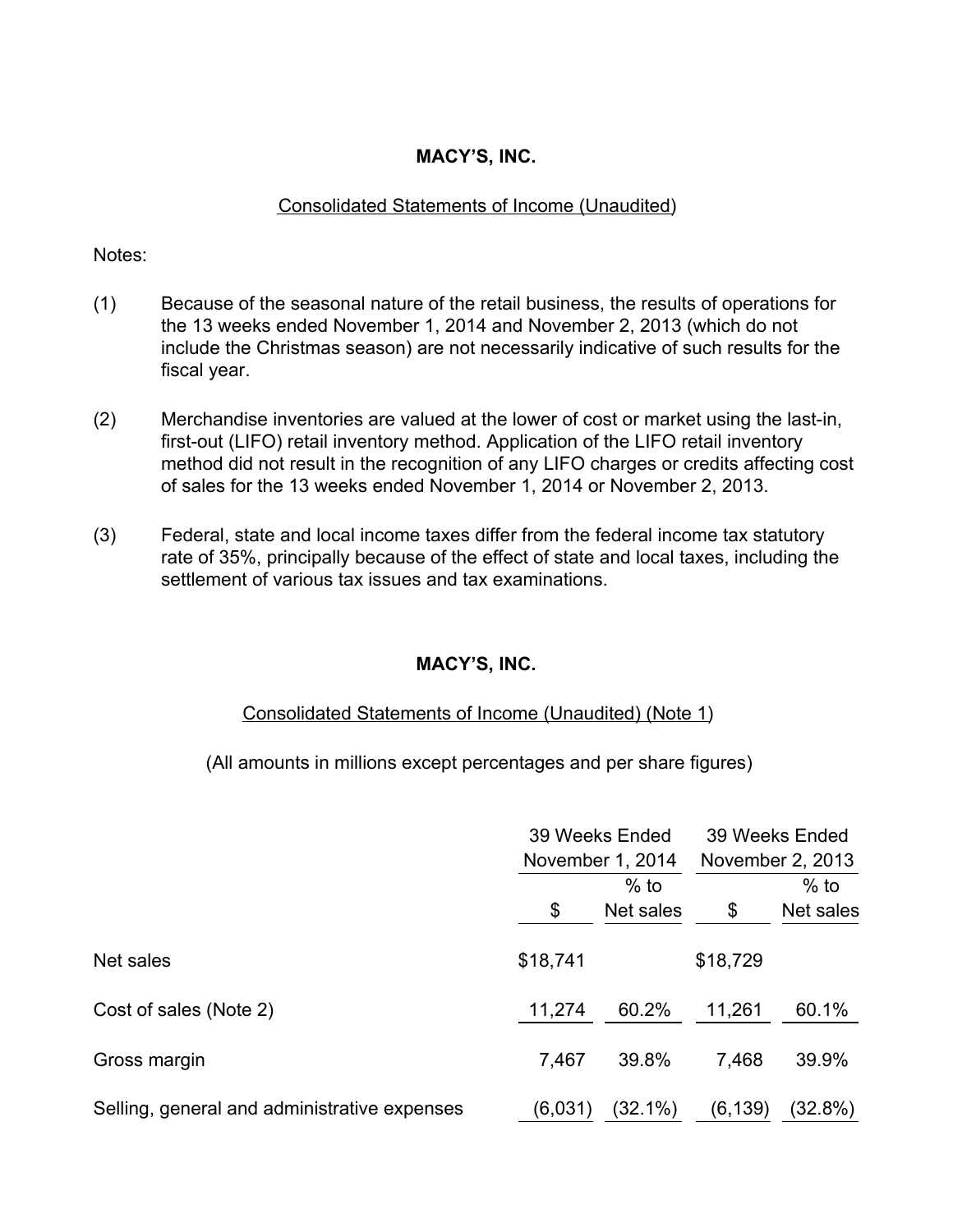| Operating income                                         | 1,436          | 7.7% | 1,329          | 7.1% |
|----------------------------------------------------------|----------------|------|----------------|------|
| Interest expense - net                                   | (296)          |      | (289)          |      |
| Income before income taxes                               | 1,140          |      | 1,040          |      |
| Federal, state and local income tax expense<br>(Note 3)  | (407)          |      | (365)          |      |
| Net income                                               | 733<br>\$      |      | 675<br>\$      |      |
| Basic earnings per share                                 | \$<br>2.04     |      | 1.77           |      |
| Diluted earnings per share                               | \$<br>2.01     |      | \$<br>1.74     |      |
| Average common shares:<br><b>Basic</b><br><b>Diluted</b> | 358.9<br>365.2 |      | 381.8<br>388.0 |      |
| End of period common shares outstanding                  | 346.0          |      | 368.1          |      |
| Depreciation and amortization expense                    | \$<br>770      |      | 761<br>\$      |      |

#### Consolidated Statements of Income (Unaudited)

Notes:

- (1) Because of the seasonal nature of the retail business, the results of operations for the 39 weeks ended November 1, 2014 and November 2, 2013 (which do not include the Christmas season) are not necessarily indicative of such results for the fiscal year.
- (2) Merchandise inventories are valued at the lower of cost or market using the last-in, first-out (LIFO) retail inventory method. Application of the LIFO retail inventory method did not result in the recognition of any LIFO charges or credits affecting cost of sales for the 39 weeks ended November 1, 2014 or November 2, 2013.
- (3) Federal, state and local income taxes differ from the federal income tax statutory rate of 35%, principally because of the effect of state and local taxes, including the settlement of various tax issues and tax examinations.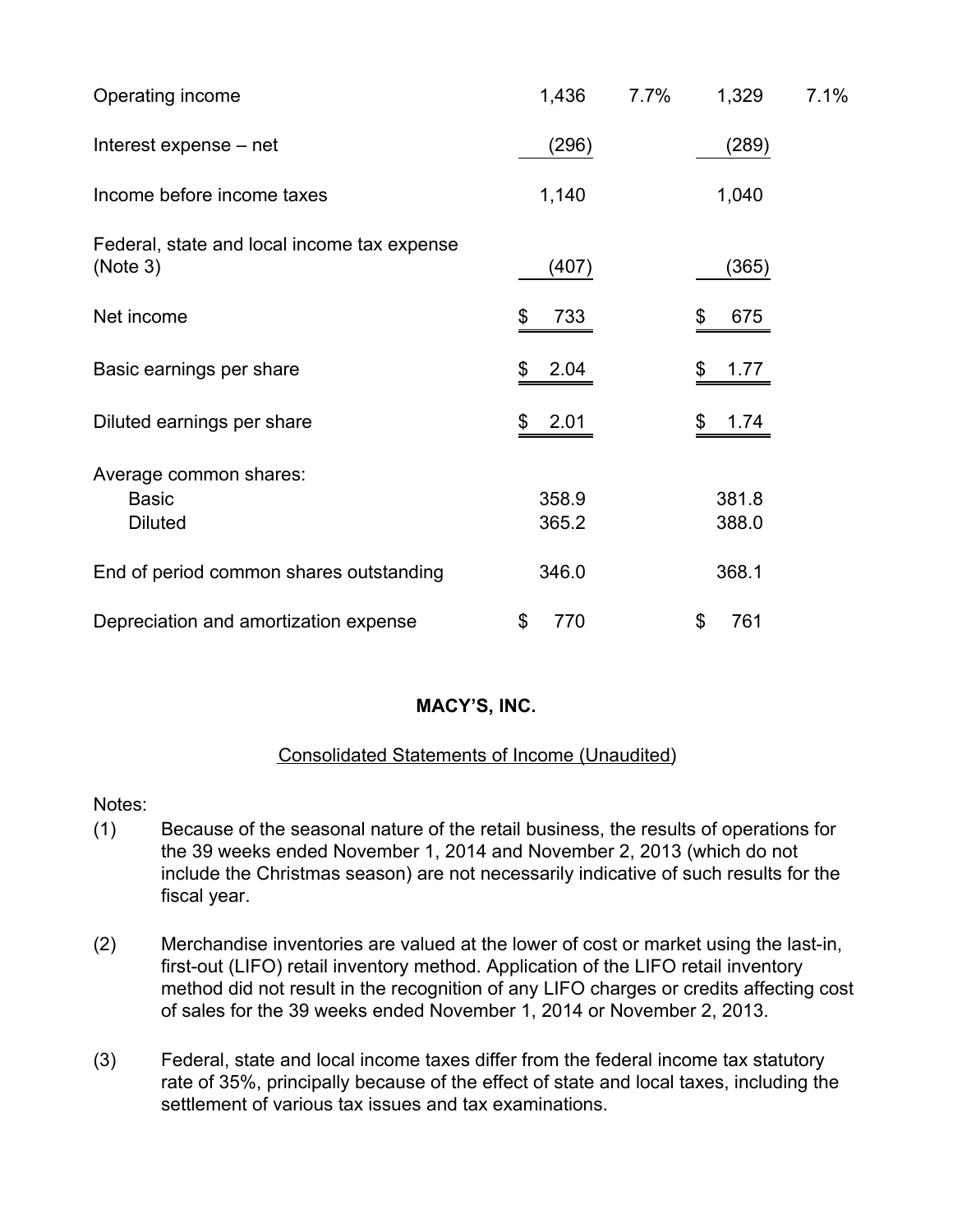## Consolidated Balance Sheets (Unaudited)

## (millions)

|                                                   | November 1, February 1, November 2,<br>2014 |                | 2014   |                | 2013   |
|---------------------------------------------------|---------------------------------------------|----------------|--------|----------------|--------|
| <b>ASSETS:</b>                                    |                                             |                |        |                |        |
| <b>Current Assets:</b>                            |                                             |                |        |                |        |
| Cash and cash equivalents                         | \$<br>1,048                                 | \$             | 2,273  | \$             | 1,171  |
| Receivables                                       | 292                                         |                | 438    |                | 276    |
| Merchandise inventories                           | 7,789                                       |                | 5,557  |                | 7,716  |
| Prepaid expenses and other current assets         | 424                                         |                | 420    |                | 397    |
| <b>Total Current Assets</b>                       | 9,553                                       |                | 8,688  |                | 9,560  |
| Property and Equipment - net                      | 7,787                                       |                | 7,930  |                | 7,950  |
| Goodwill                                          | 3,743                                       |                | 3,743  |                | 3,743  |
| Other Intangible Assets - net                     | 504                                         |                | 527    |                | 535    |
| <b>Other Assets</b>                               | 838                                         |                | 746    |                | 658    |
| <b>Total Assets</b>                               | \$<br>22,425                                | \$             | 21,634 | \$             | 22,446 |
| LIABILITIES AND SHAREHOLDERS' EQUITY:             |                                             |                |        |                |        |
| <b>Current Liabilities:</b>                       |                                             |                |        |                |        |
| Short-term debt                                   | \$<br>483                                   | $\mathfrak{L}$ | 463    | $\mathfrak{S}$ | 465    |
| Merchandise accounts payable                      | 3,814                                       |                | 1,691  |                | 3,897  |
| Accounts payable and accrued liabilities          | 2,563                                       |                | 2,810  |                | 2,323  |
| Income taxes                                      | 114                                         |                | 362    |                | 78     |
| Deferred income taxes                             |                                             |                |        |                |        |
|                                                   | 396                                         |                | 400    |                | 423    |
| <b>Total Current Liabilities</b>                  | 7,370                                       |                | 5,726  |                | 7,186  |
| Long-Term Debt                                    | 6,736                                       |                | 6,728  |                | 6,732  |
| <b>Deferred Income Taxes</b>                      | 1,314                                       |                | 1,273  |                | 1,225  |
| <b>Other Liabilities</b>                          | 1,654                                       |                | 1,658  |                | 1,861  |
| <b>Shareholders' Equity</b>                       | 5,351                                       |                | 6,249  |                | 5,442  |
| <b>Total Liabilities and Shareholders' Equity</b> | \$<br>22,425                                | \$             | 21,634 | \$             | 22,446 |

**MACY'S, INC.**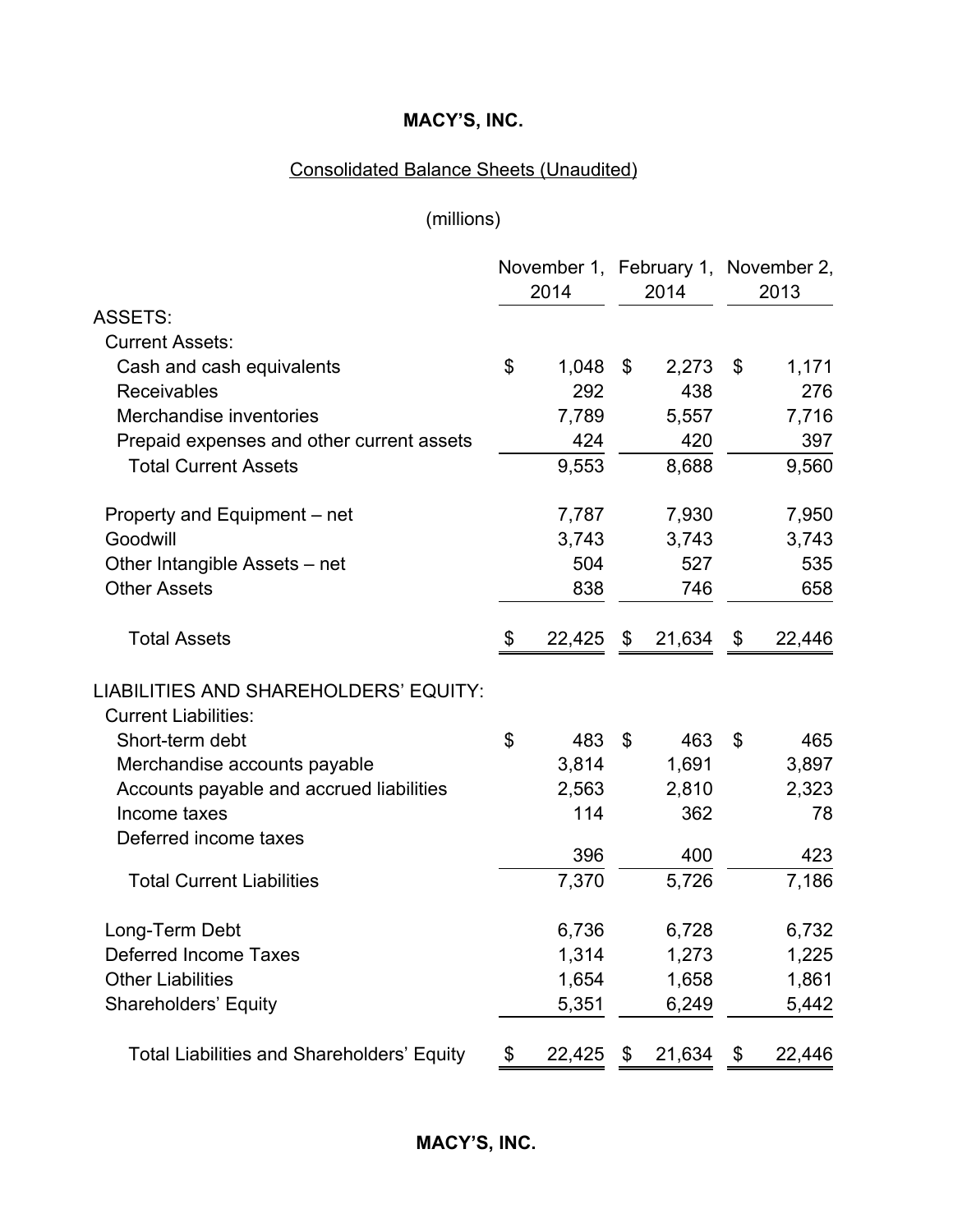## Consolidated Statements of Cash Flows (Unaudited)

(millions)

|                                                 | 39 Weeks Ended            |          | 39 Weeks Ended |                  |
|-------------------------------------------------|---------------------------|----------|----------------|------------------|
|                                                 | November 1, 2014          |          |                | November 2, 2013 |
| Cash flows from operating activities:           |                           |          |                |                  |
| Net income                                      | $\boldsymbol{\mathsf{S}}$ | 733      | \$             | 675              |
| Adjustments to reconcile net income to net cash |                           |          |                |                  |
| provided by operating activities:               |                           |          |                |                  |
| Depreciation and amortization                   |                           | 770      |                | 761              |
| Stock-based compensation expense                |                           | 55       |                | 48               |
| Amortization of financing costs and premium on  |                           |          |                |                  |
| acquired debt                                   |                           | (4)      |                | (7)              |
| Changes in assets and liabilities:              |                           |          |                |                  |
| Decrease in receivables                         |                           | 154      |                | 102              |
| Increase in merchandise inventories             |                           | (2, 232) |                | (2, 408)         |
| Increase in prepaid expenses and other current  |                           |          |                |                  |
| assets                                          |                           | (4)      |                | (25)             |
| (Increase) decrease in other assets not         |                           |          |                |                  |
| separately identified                           |                           | (46)     |                | 1                |
| Increase in merchandise accounts payable        |                           | 1,935    |                | 2,155            |
| Decrease in accounts payable and accrued        |                           |          |                |                  |
| liabilities not separately identified           |                           | (363)    |                | (320)            |
| Decrease in current income taxes                |                           | (247)    |                | (277)            |
| Increase (decrease) in deferred income taxes    |                           | 29       |                | (43)             |
| Increase (decrease) in other liabilities not    |                           |          |                |                  |
| separately identified                           |                           | (3)      |                | 157              |
| Net cash provided by operating activities       |                           | 777      |                | 819              |
|                                                 |                           |          |                |                  |
| Cash flows from investing activities:           |                           |          |                |                  |
| Purchase of property and equipment              |                           | (483)    |                | (381)            |
| Capitalized software                            |                           | (190)    |                | (180)            |
| Disposition of property and equipment           |                           | 79       |                | 30               |
| Other, net                                      |                           | (2)      |                | (10)             |
| Net cash used by investing activities           |                           | (596)    |                | (541)            |
|                                                 |                           |          |                |                  |

Cash flows from financing activities:

| Debt issued     | 500 | 400  |
|-----------------|-----|------|
| Financing costs | (5  | (10) |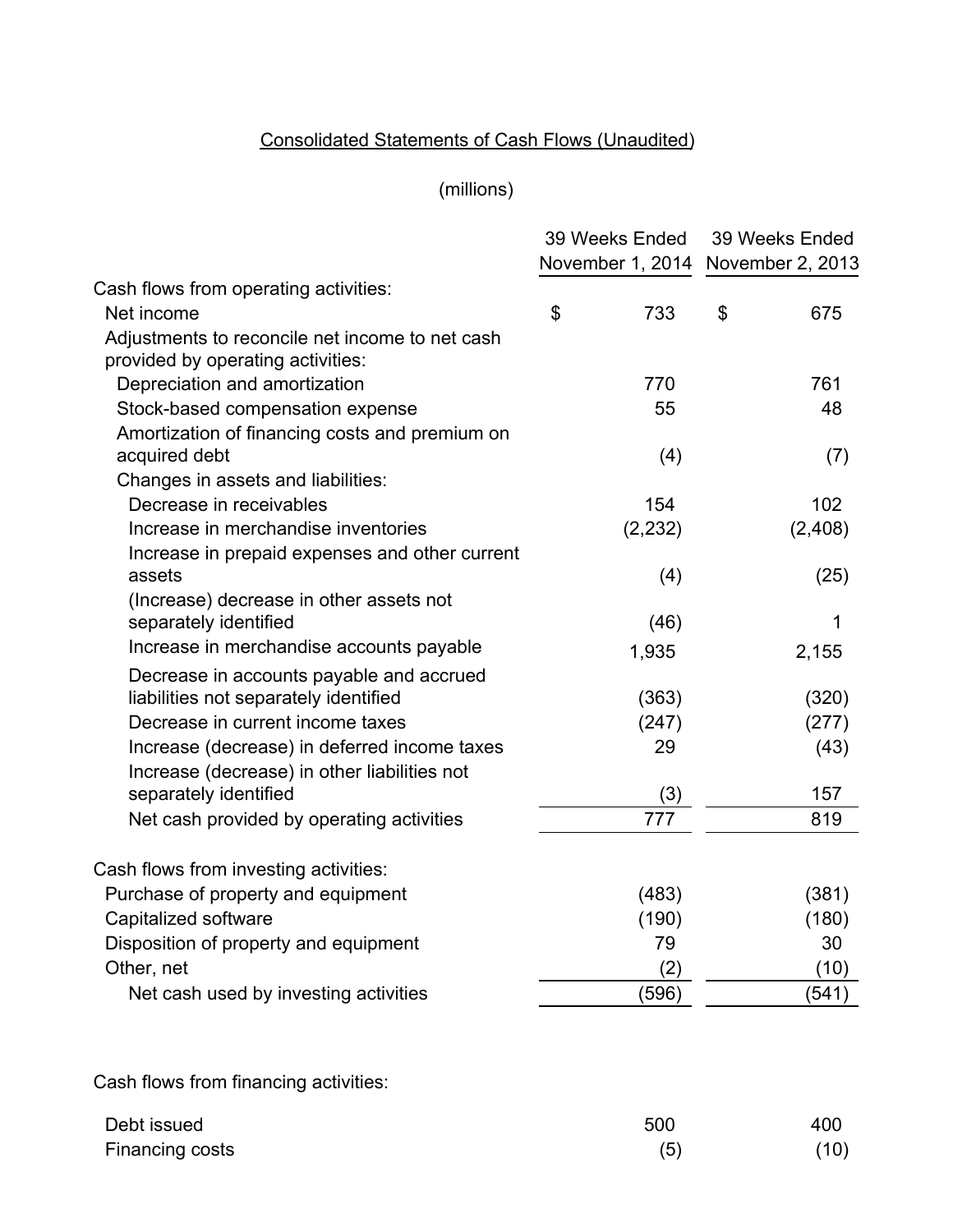| Debt repaid                                      | (462)       | (121)   |
|--------------------------------------------------|-------------|---------|
| Dividends paid                                   | (314)       | (267)   |
| Increase in outstanding checks                   | 123         | 73      |
| Acquisition of treasury stock                    | (1, 456)    | (1,228) |
| Issuance of common stock                         | 208         | 210     |
| Net cash used by financing activities            | (1,406)     | (943)   |
| Net decrease in cash and cash equivalents        | (1,225)     | (665)   |
| Cash and cash equivalents at beginning of period | 2,273       | 1,836   |
| Cash and cash equivalents at end of period       | \$<br>1,048 | 1,171   |
|                                                  |             |         |

#### Important Information Regarding Non-GAAP Financial Measures

The Company reports its financial results in accordance with generally accepted accounting principles (GAAP). However, management believes that certain non-GAAP financial measures provide users of the Company's financial information with additional useful information in evaluating operating performance. See the table below for supplemental financial data and a corresponding reconciliation to the most directly comparable GAAP financial measures. This non-GAAP financial measure should be viewed as supplementing, and not as an alternative or substitute for, the Company's financial results prepared in accordance with GAAP. Certain of the items that may be excluded or included in this non-GAAP financial measure may be significant items that could impact the Company's financial position, results of operations and cash flows and should therefore be considered in assessing the Company's actual financial condition and performance. Additionally, the amounts received by the Company on account of sales of departments licensed to third parties are limited to commissions received on such sales. The methods used by the Company to calculate its non-GAAP financial measures may differ significantly from methods used by other companies to compute similar measures. As a result, any non-GAAP financial measures presented herein may not be comparable to similar measures provided by other companies.

Macy's, Inc. believes that providing changes in comparable sales including the impact of growth in comparable sales of departments licensed to third parties supplementally to its results of operations calculated in accordance with GAAP assists in evaluating the Company's ability to generate sales growth, whether through owned businesses or departments licensed to third parties, on a comparable basis, and in evaluating the impact of changes in the manner in which certain departments are operated (e.g. the conversion in 2013 of most of the Company's previously owned athletic footwear business to licensed Finish Line shops).

|          |          | Guidance Range |          |  |  |
|----------|----------|----------------|----------|--|--|
| 13 Weeks | 39 Weeks | 13 Weeks       | 52 Weeks |  |  |
| Ended    | Ended    | Ended          | Ended    |  |  |

Guidance Range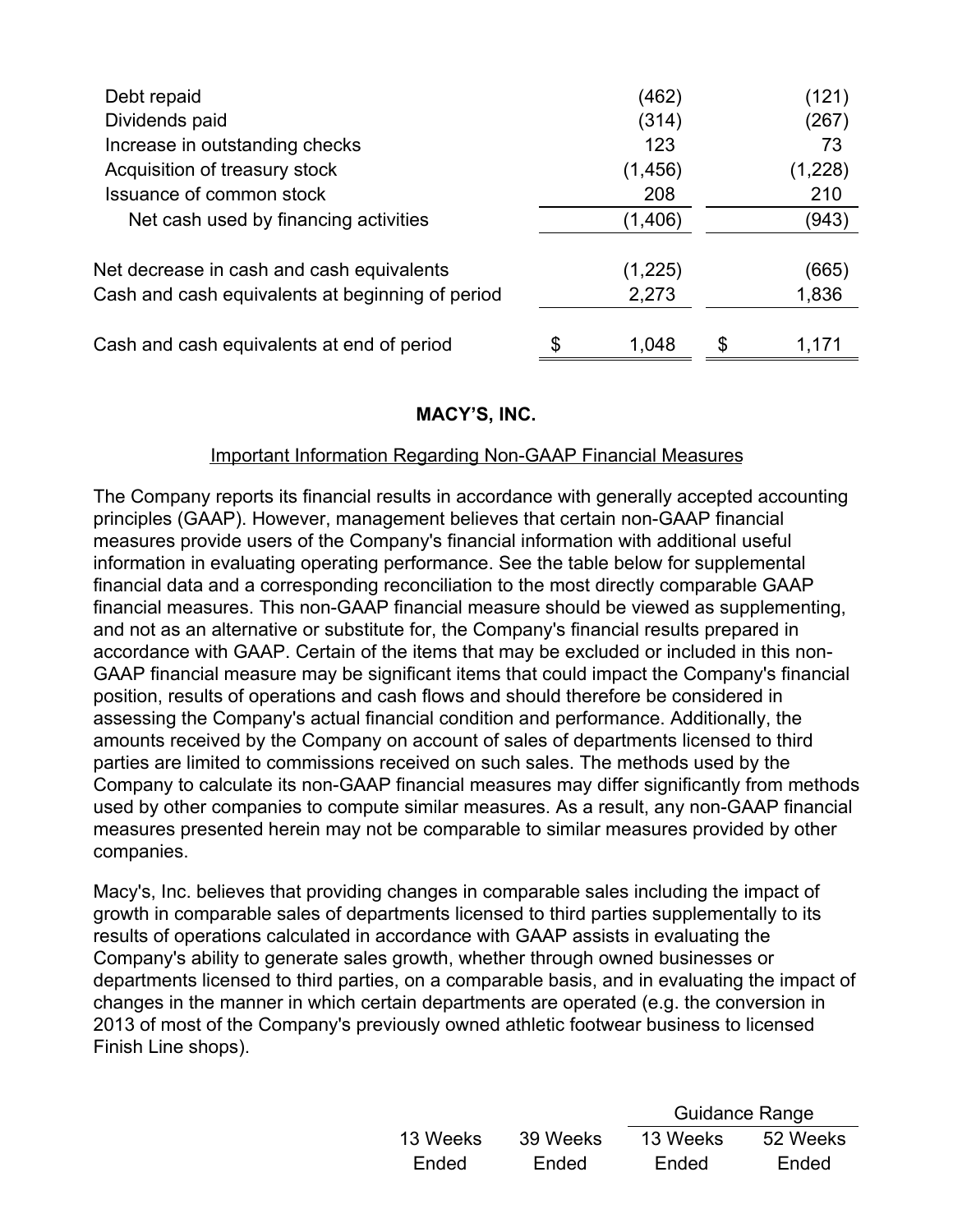|                                                                                                                                                 | 2014      | November 1, November 1,<br>2014 | January 31,<br>2015 | January 31,<br>2015       |
|-------------------------------------------------------------------------------------------------------------------------------------------------|-----------|---------------------------------|---------------------|---------------------------|
| Increase (decrease) in<br>comparable sales (Note 1)                                                                                             | $(1.4)\%$ | 0.1%                            | 1.8 to 2.8%         | 0.7% to $1.0\%$           |
| Impact of growth in comparable<br>sales of departments licensed to<br>third parties (Note 2)                                                    | 0.7%      | 0.7%                            | 0.2%                | 0.5%                      |
| Increase (decrease) in<br>comparable sales including the<br>impact of growth in comparable<br>sales of departments licensed to<br>third parties | $(0.7)$ % | 0.8%                            |                     | 2.0% to 3.0% 1.2% to 1.5% |

#### Notes:

(2)

(1) Represents the period-to-period change in net sales from stores in operation throughout 2014 and 2013 and all net Internet sales, excluding commissions from departments licensed to third parties.

Represents the impact on comparable sales of including the sales of departments licensed to third parties occurring in stores in operation throughout 2014 and 2013 and via the Internet in the calculation. The Company licenses third parties to operate certain departments in its stores and online and receives commissions from these third parties based on a percentage of their net sales. In its financial statements prepared in conformity with GAAP, the Company includes these commissions (rather than sales of the departments licensed to third parties) in its net sales. The Company does not, however, include any amounts in respect of licensed department sales (or any commissions earned on such sales) in its comparable sales in accordance with GAAP.

(3) See the cautionary statements set forth under the caption "Looking Ahead" in this press release and in the documents referred to therein for important information regarding the risks and uncertainties associated with forward-looking statements. Amounts shown for the 52 weeks ended January 31, 2015 supersede previous guidance of 1.5% to 2% increase in comparable sales, 0.5% impact of growth in comparable sales of departments licensed to third parties and 2.0% to 2.5% of comparable sales growth including the impact of growth in comparable sales of departments licensed to third parties.

Macy's, Inc. Media: